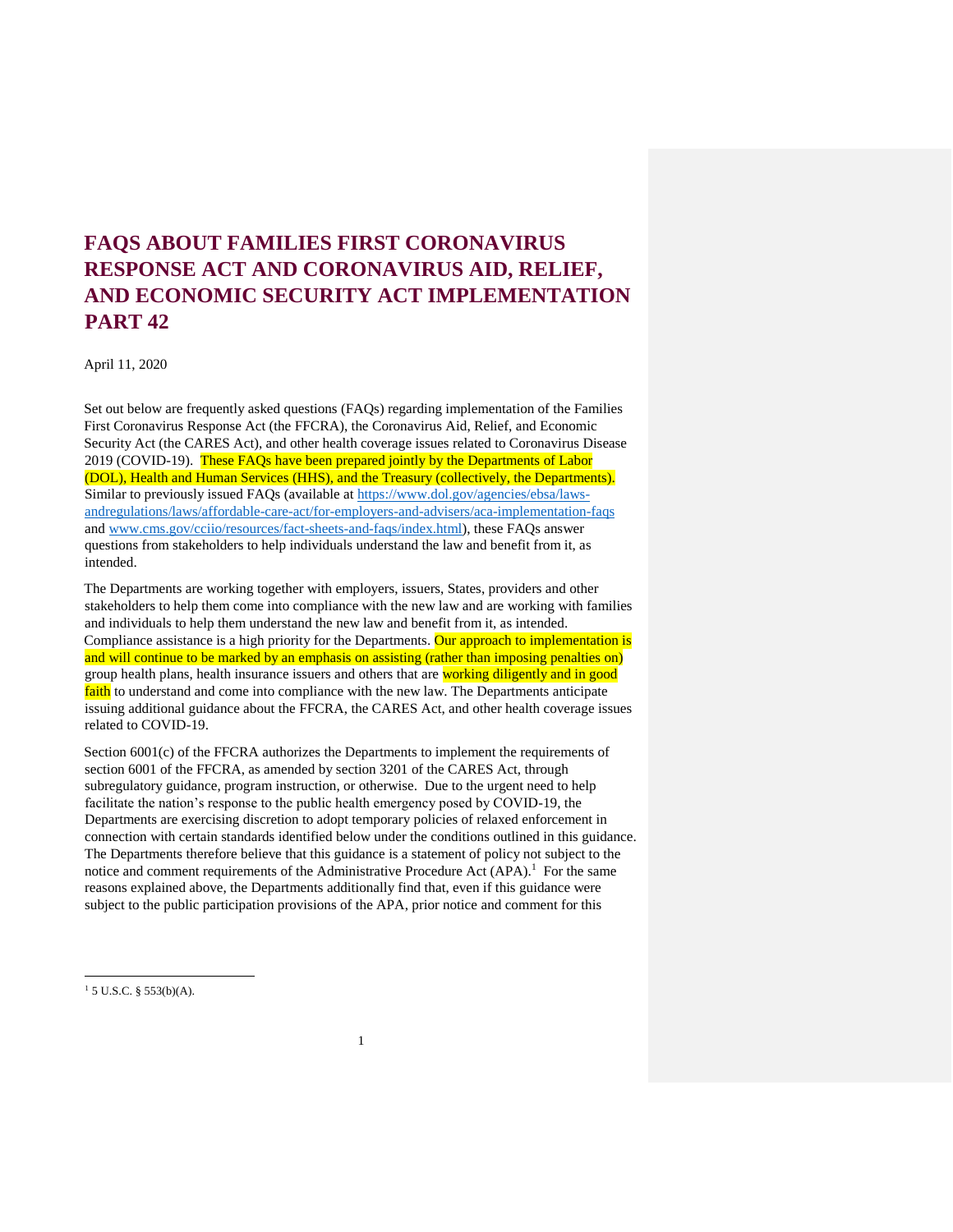guidance is impracticable and/or contrary to the public interest, and there is good cause to issue this guidance without prior public comment and without a delayed effective date.<sup>23</sup>

# **The FFCRA and the CARES Act**

The FFCRA was enacted on March 18, 2020.<sup>4</sup> Section 6001 of the FFCRA generally requires group health plans and health insurance issuers offering **group or individual health insurance** coverage to provide benefits for certain items and services related to diagnostic testing for the detection of SARS-CoV-2 or the diagnosis of COVID-19 (referred to collectively in this document as COVID-19) when those items or services are furnished on or after March 18, 2020, and during the applicable emergency period. Under the FFCRA, plans and issuers must provide this coverage without imposing any cost-sharing requirements (including deductibles, copayments, and coinsurance) or prior authorization or other medical management requirements. The CARES Act was enacted on March 27, 2020.<sup>5</sup> Section 3201 of the CARES Act amended section 6001 of the FFCRA to include a broader range of diagnostic items and services that plans and issuers must cover without any cost-sharing requirements or prior authorization or other medical management requirements. Additionally, section 3202 of the CARES Act generally requires plans and issuers providing coverage for these items and services to reimburse any provider of COVID-19 diagnostic testing an amount that equals the negotiated rate or, if the plan or issuer does not have a negotiated rate with the provider, the cash price for such service that is listed by the provider on a public website. (The plan or issuer may negotiate a rate with the provider that is lower than the cash price.)

As discussed in Q9 below, nothing in the FFCRA or the CARES Act prevents a state from imposing additional standards or requirements on health insurance issuers with respect to the diagnosis or treatment of COVID-19, to the extent those standards or requirements do not prevent the application of a federal requirement.

# **Q1. Which types of group health plans and health insurance coverage are subject to section 6001 of the FFCRA, as amended by section 3201 of the CARES Act?**

Section 6001 of the FFCRA, as amended by section 3201 of the CARES Act, applies to group health plans and health insurance issuers offering group or individual health insurance coverage (including grandfathered health plans as defined in section 1251(e) of the Patient Protection and Affordable Care Act).<sup>5</sup> The term "group health plan" includes both insured and self-insured group health plans.<sup>6</sup> It includes private employment-based group health plans (ERISA plans),

l

**Commented [CM1]:** There are reimbursement rules around testing costs, but not other COVID-19 costs.

<sup>&</sup>lt;sup>2</sup> 5 U.S.C. § 553(b)(B) and (d)(3). Good cause exists for the same reasons underlying the issuance of the March 13, <sup>3</sup> Proclamation on Declaring a National Emergency Concerning the Coronavirus Disease 2019 (COVID-19) Outbreak and the determination, under section 501(b) of the Robert T. Stafford Disaster Relief and Emergency Assistance Act, 42 U.S.C. § 5121 *et seq*., that a national emergency exists nationwide as a result of the COVID-19 pandemic, and the same reasons underlying the issuance of the January 31, 2020 declaration that a public health emergency exists, under section 319 of the Public Health Service Act (PHS Act).

<sup>4</sup> Pub. L. No. 116-127 (2020).

<sup>5</sup> Pub. L. No. 116-136 (2020).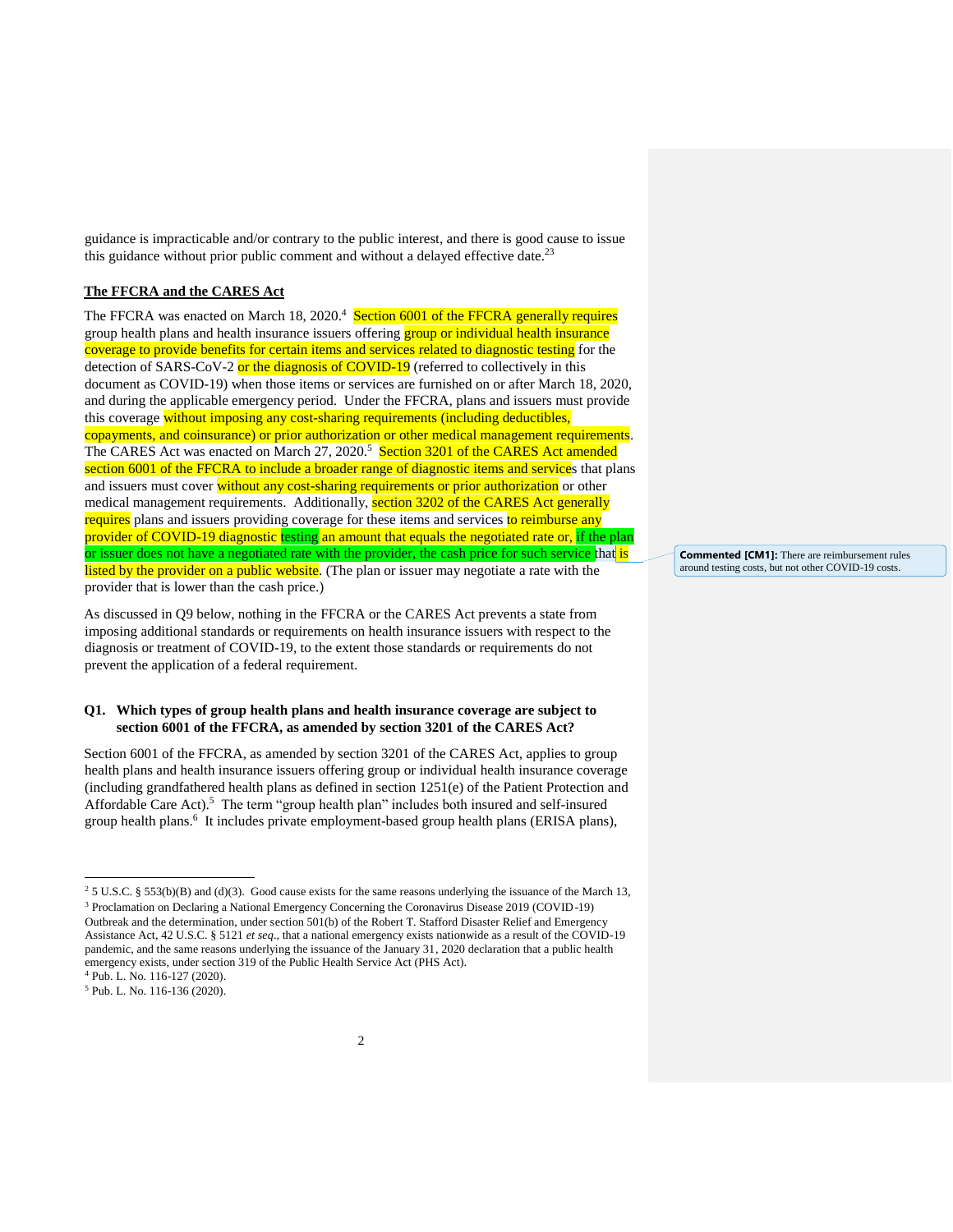non-federal governmental plans (such as plans sponsored by states and local governments), and church plans.

"Individual health insurance coverage" includes coverage offered in the individual market through or outside of an Exchange, as well as student health insurance coverage (as defined in 45 CFR 147.145).

Section 6001 does not apply to short-term, limited-duration insurance (as defined in 26 CFR 54.9801-2, 29 CFR 2590.701-2, and 45 CFR 144.103), or to a plan or coverage in relation to its provision of excepted benefits (as defined in 26 CFR 54.9831-1(c), 29 CFR 2590.732(c), and 45 CFR 146.145(b) and 148.220).<sup>7</sup> It also does not apply to group health plans that do not cover at least two employees who are current employees (such as plans in which only retirees participate).<sup>8</sup>

#### **Q2. When are plans and issuers required to comply with section 6001 of the FFCRA and for how long?**

Plans and issuers are required to comply with section 6001 of the FFCRA as of March 18, 2020, the date of enactment of the FFCRA.<sup>9</sup> This means that, beginning March 18, 2020, plans and

 $5$  Compliance with section 6001 of the FFCRA, as amended by section 3201 of the CARES Act, will not cause a plan or coverage to cease to be a grandfathered health plan, provided that no other changes are made that would cause a loss of grandfather status under 26 CFR 54.9815-1251(g), 29 CFR 2590.715-1251(g), and 45 CFR  $147.140(g)$ , as applicable.

 $6$  The terms "group health plan," "health insurance issuer," "group health insurance coverage," and "individual health insurance coverage" have the meanings given such terms in section 2791 of the PHS Act, section 733 of the Employee Retirement Income Security Act of 1974 (ERISA), and section 9832 of the Internal Revenue Code of 1986 (Code), as applicable. See section 6001(d) of the FFCRA. Group and individual health insurance coverage includes certain non-grandfathered health insurance coverage in the individual and small group markets subject to an HHS non-enforcement policy (also known as "grandmothered" or "transitional" plans). See Centers for Medicare & Medicaid Services, Insurance Standards Bulletin Series – INFORMATION – Extension of Limited Non-Enforcement Policy through 2021 (January 31, 2020), available at:

[https://www.cms.gov/files/document/extensionlimited-non-enforcement-policy-through-calendar-year-2021.pdf.](https://www.cms.gov/files/document/extension-limited-non-enforcement-policy-through-calendar-year-2021.pdf)  <sup>7</sup> Section 6001(b) of the FFCRA provides that its requirements shall be applied by the Departments to group health plans and health insurance issuers offering group or individual health insurance coverage as if included in the provisions of part A of title XXVII of the PHS Act, part 7 of ERISA, and subchapter B of chapter 100 of the Code, as applicable.

 $8$  See section 732(a) of ERISA and section 9831(a) of the Code.

<sup>&</sup>lt;sup>9</sup> Section 6001 of the FFCRA applies to items and services furnished during any portion of the emergency period defined in paragraph  $(1)(B)$  of section  $1135(g)$  of the Social Security Act (SSA) beginning on after the date of enactment of the FFCRA (March 18, 2020). Paragraph (1)(B) of section 1135(g) of the SSA defines an emergency period as, "a public health emergency declared by the Secretary [of HHS] pursuant to section 319 of the Public Health Service Act." Section 319 of the PHS Act authorizes the Secretary of HHS to make a determination that a public health emergency exists if, among other things, the Secretary determines that a disease or disorder (including significant outbreaks of infectious diseases) presents a public health emergency. On January 31, 2020, HHS Secretary Alex M. Azar II declared that as of January 27, 2020, a public health emergency exists nationwide as the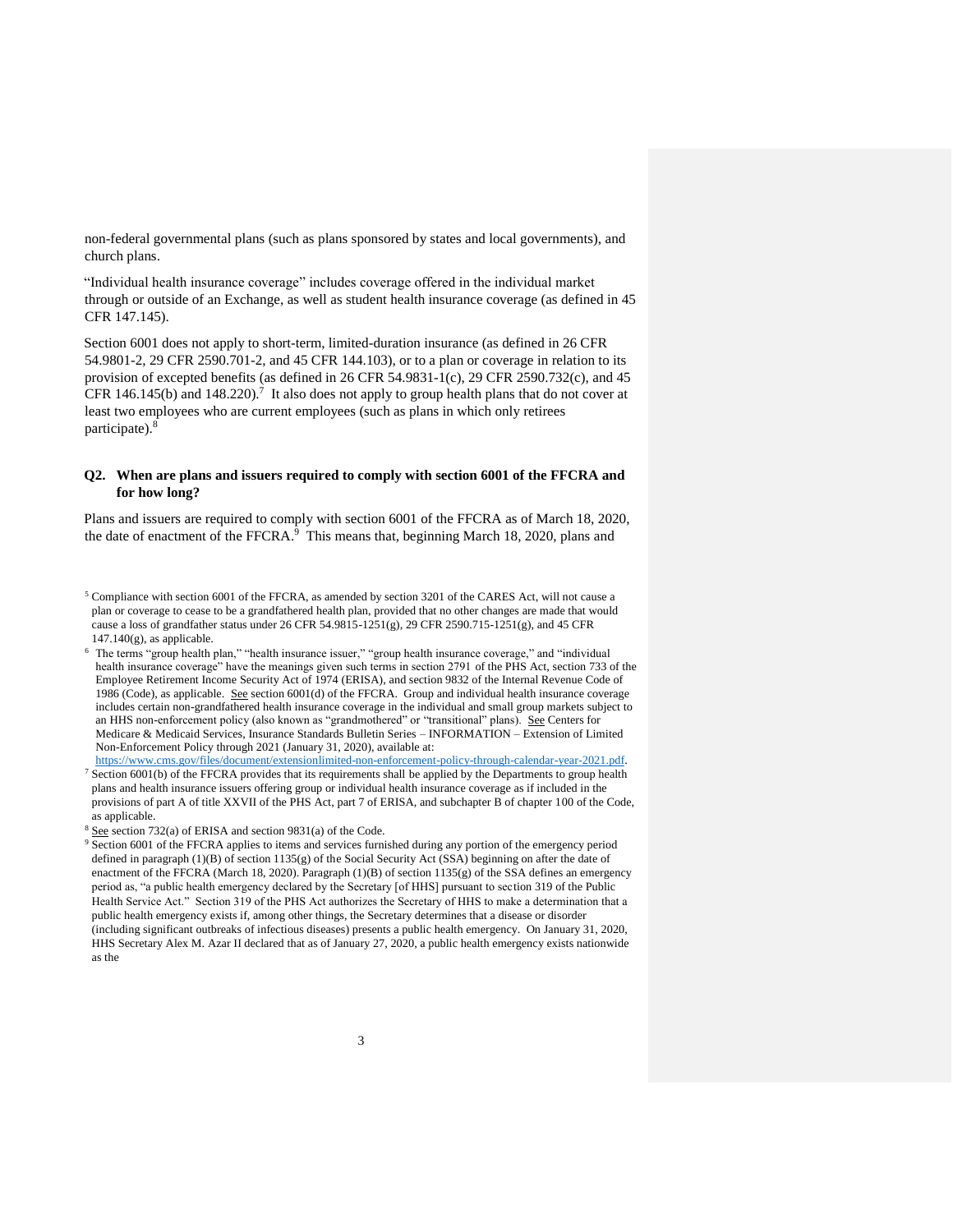issuers must provide coverage for the items and services described in section  $6001(a)$  of the FFCRA and Q3 below that were furnished on or after March 18, 2020, and must not impose any cost-sharing requirements, prior authorization, or other medical management requirements with respect to those items and services.

Plans and issuers must continue to comply with section 6001 of the FFCRA for applicable items and services furnished during the public health emergency related to COVID-19.<sup>10</sup>

#### **Q3. What items and services must plans and issuers provide benefits for under section 6001 of the FFCRA?**

Section 6001(a) of the FFCRA, as amended by section 3201 of the CARES Act, requires plans and issuers to provide coverage for the following items and services: $11$ 

- (1) An in vitro diagnostic  $test$  as defined in section 809.3 of title 21, Code of Federal Regulations,<sup>12</sup> (or its successor regulations) for the detection of SARS-CoV-2 or the diagnosis of COVID-19, and the administration of such a test, that—
	- A. Is approved, cleared, or authorized under section 510(k), 513, 515, or 564 of the Federal Food, Drug, and Cosmetic Act (21 U.S.C. §§ 360(k), 360c, 360e, 360bbb3);
	- B. The developer has requested, or intends to request, emergency use authorization under section 564 of the Federal Food, Drug, and Cosmetic Act (21 U.S.C.

result of the 2019 novel coronavirus. See Determination of the HHS Secretary that a Public Health Emergency Exists, available at [https://www.phe.gov/emergency/news/healthactions/phe/Pages/2019-nCoV.aspx.](https://www.phe.gov/emergency/news/healthactions/phe/Pages/2019-nCoV.aspx)

- <sup>10</sup> Generally, under section 319 of the PHS Act, a public health emergency declaration lasts until the Secretary of HHS declares that the public health emergency no longer exists, or upon the expiration of the 90-day period beginning on the date the Secretary declared a public health emergency exists, whichever occurs first. The Secretary may extend the public health emergency declaration for subsequent 90-day periods for as long as the public health emergency continues to exist, and may terminate the declaration whenever he determines that the public health emergency has ceased to exist. Unless extended or terminated earlier, the public health emergency related to COVID-19 will end on June 16, 2020.
- <sup>11</sup> Prior to enactment of the CARES Act, section 6001(a) of the FFCRA required group health plans and health insurance issuers to provide coverage for the following items and services: (1) in vitro diagnostic products (as defined in 21 CFR 809.3(a)) for the detection of SARS-CoV-2 or the diagnosis of COVID-19 that are approved, cleared, or authorized under section 510(k), 513, 515 or 564 of the Federal Food, Drug, and Cosmetic Act, and the administration of such in vitro diagnostic products and (2) Items and services furnished to an individual during healthcare provider office visits (which term includes in-person visits and telehealth visits), urgent care center visits, and emergency room visits that result in an order for or administration of an in vitro diagnostic product described in (1), but only to the extent such items and services relate to the furnishing or administration of such product or to the evaluation of such individual for purposes of determining the need of such individual for such product. <sup>12</sup> Section 809.3(a) of title 21, Code of Federal Regulations, provides that in vitro diagnostic products are those reagents, instruments, and systems intended for use in the diagnosis of disease or other conditions, including a determination of the state of health, in order to cure, mitigate, treat, or prevent disease or its sequelae. Such products are intended for use in the collection, preparation, and examination of specimens taken from the human body. These products are devices as defined in section 201(h) of the Federal Food, Drug, and Cosmetic Act, and may also be biological products subject to section 351 of the PHS Act.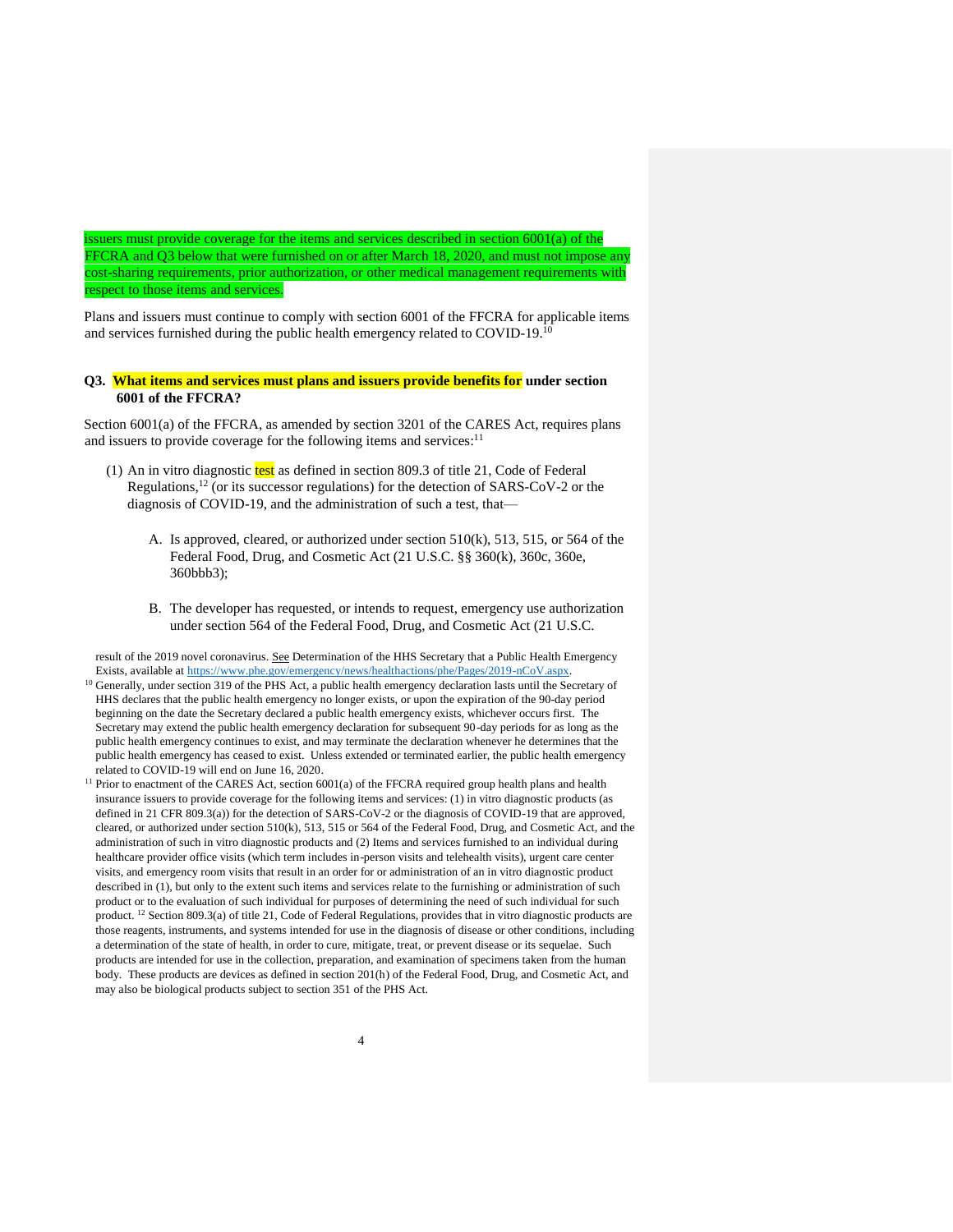360bbb–3), unless and until the emergency use authorization request under such section 564 has been denied or the developer of such test does not submit a request under such section within a reasonable timeframe;

- C. Is developed in and authorized by a State that has notified the Secretary of HHS of its intention to review tests intended to diagnose COVID–19; or
- D. Other tests that the Secretary of HHS determines appropriate in guidance.

(2) Items and services furnished to an individual during healthcare provider office visits (which includes in-person visits and telehealth visits), urgent care center visits, and emergency room visits that result in an order for or administration of an in vitro diagnostic product described in paragraph (1), but only to the extent the items and services relate to the furnishing or administration of the product or to the evaluation of the individual for purposes of determining the need of the individual for such product.

#### **Q4. Do "in vitro diagnostic tests" described in section 6001(a)(1) of the FFCRA, as amended by section 3201 of the CARES Act, include serological tests for COVID-19?**

Yes. Serological tests for COVID-19 are used to detect antibodies against the SARS-CoV-2 virus, and are intended for use in the diagnosis of the disease or condition of having current or past infection with SARS-CoV-2, the virus which causes COVID-19. The Food and Drug Administration (FDA) currently believes such tests should not be used as the sole basis for diagnosis.<sup>6</sup> FDA has advised the Departments that serological tests for COVID-19 meet the definition of an in vitro diagnostic product for the detection of SARS-CoV-2 or the diagnosis of COVID-19.<sup>7</sup> Therefore, plans and issuers must provide coverage for a serological test for COVID-19 that otherwise meets the requirements of section  $6001(a)(1)$  of the FFCRA, as amended by section 3201 of the CARES Act.<sup>8</sup>

# **Q5. The FFCRA requires plans and issuers to cover items and services provided during a visit that "relate to the furnishing or administration" of COVID-19 diagnostic testing or that relate "to the evaluation of such individual for purposes of determining the**

<sup>6</sup> U.S. Food and Drug Administration, Center for Devices and Radiological Health, Policy for Diagnostic Tests for Coronavirus Disease-2019 during the Public Health Emergency (Mar. 16, 2020), available at [https://www.fda.gov/media/135659/download.](https://www.fda.gov/media/135659/download)

 $^7$  Regulations issued by FDA define in vitro diagnostic products as "reagents, instruments, and systems intended for use in the diagnosis of disease or other conditions, including a determination of the state of health, in order to cure, mitigate, treat, or prevent disease or its sequelae. Such products are intended for use in the collection, preparation, and examination of specimens taken from the human body." 21 CFR 809.3(a).

<sup>&</sup>lt;sup>8</sup> To date, FDA has authorized one emergency use authorization for a serological test that is intended for use by clinical laboratories. See U.S. Food and Drug Administration, Letter to Cellex Inc. Regarding qSARS-CoV-2 IgG/IgM Rapid Test (Apr. 1, 2020), available at [https://www.fda.gov/media/136622/download.](https://www.fda.gov/media/136622/download)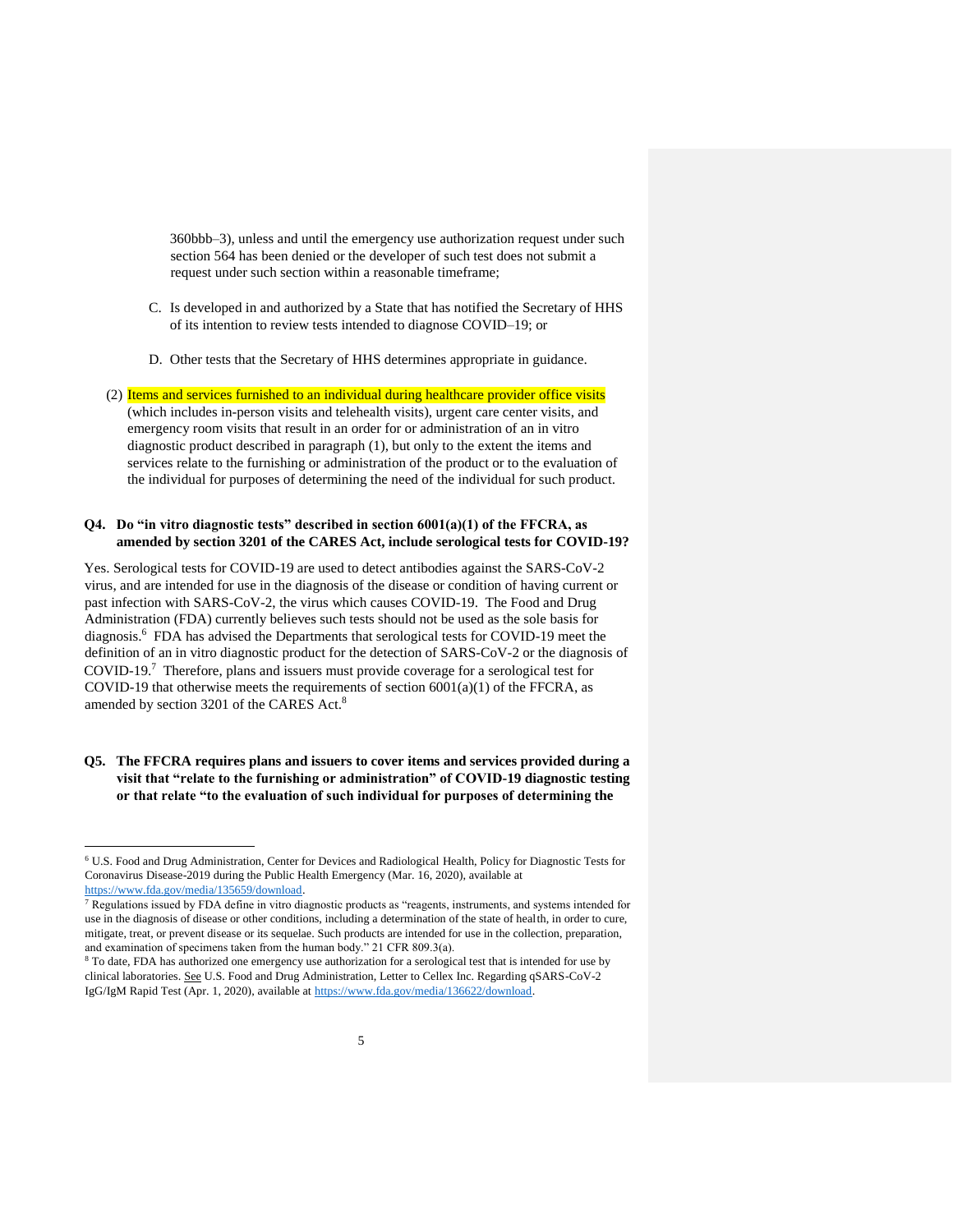# **need" for diagnostic testing. What types of items and services must be covered pursuant to this requirement?**

Plans and issuers must cover items and services furnished to an individual during visits that result in an order for, or administration of, a COVID-19 diagnostic test, but only to the extent that the items or services relate to the furnishing or administration of the test or to the evaluation of such individual for purposes of determining the need of the individual for the product, as determined by the individual's attending healthcare provider.<sup>9</sup>

The Centers for Disease Control and Prevention (CDC) advises that clinicians should use their judgment to determine if a patient has signs and symptoms compatible with COVID-19 and whether the patient should be tested. In addition, the CDC strongly encourages clinicians to test for other causes of respiratory illness.<sup>10</sup> Therefore, for example, if the individual's attending provider determines that other tests (e.g., influenza tests, blood tests, etc.) should be performed during a visit (which term here includes in-person visits and telehealth visits) to determine the need of such individual for COVID-19 diagnostic testing, and the visit results in an order for, or administration of, COVID-19 diagnostic testing, the plan or issuer must provide coverage for the related tests under section 6001(a) of the FFCRA. This coverage must be provided without cost sharing, when medically appropriate for the individual, as determined by the individual's attending healthcare provider in accordance with accepted standards of current medical practice. This coverage must also be provided without imposing prior authorization or other medical management requirements.

# **Q6. May a plan or issuer impose any cost-sharing requirements, prior authorization requirements, or medical management requirements for benefits that must be provided under section 6001(a) of the FFCRA, as amended by section 3201 of the CARES Act?**

No. Section 6001(a) of the FFCRA provides that plans and issuers shall not impose any costsharing requirements (including deductibles, copayments, and coinsurance), prior authorization requirements, or other medical management requirements for these items and services. These items and services must be covered without cost sharing when medically appropriate for the individual, as determined by the individual's attending healthcare provider in accordance with accepted standards of current medical practice.

**Q7. Are plans and issuers required to provide coverage for items and services that are furnished by providers that have not agreed to accept a negotiated rate as payment in full (i.e., out-of-network providers)?**

<sup>&</sup>lt;sup>9</sup> An attending provider means an individual who is licensed under applicable state law, who is acting within the scope of the provider's license, and who is directly responsible for providing care to a patient. Therefore, a plan, issuer, hospital, or managed care organization is not an attending provider.

<sup>10</sup> Centers for Disease Control and Prevention, Evaluating and Testing Persons for Coronavirus Disease 2019 (COVID-19), available at [https://www.cdc.gov/coronavirus/2019-nCoV/hcp/clinical-criteria.html.](https://www.cdc.gov/coronavirus/2019-nCoV/hcp/clinical-criteria.html)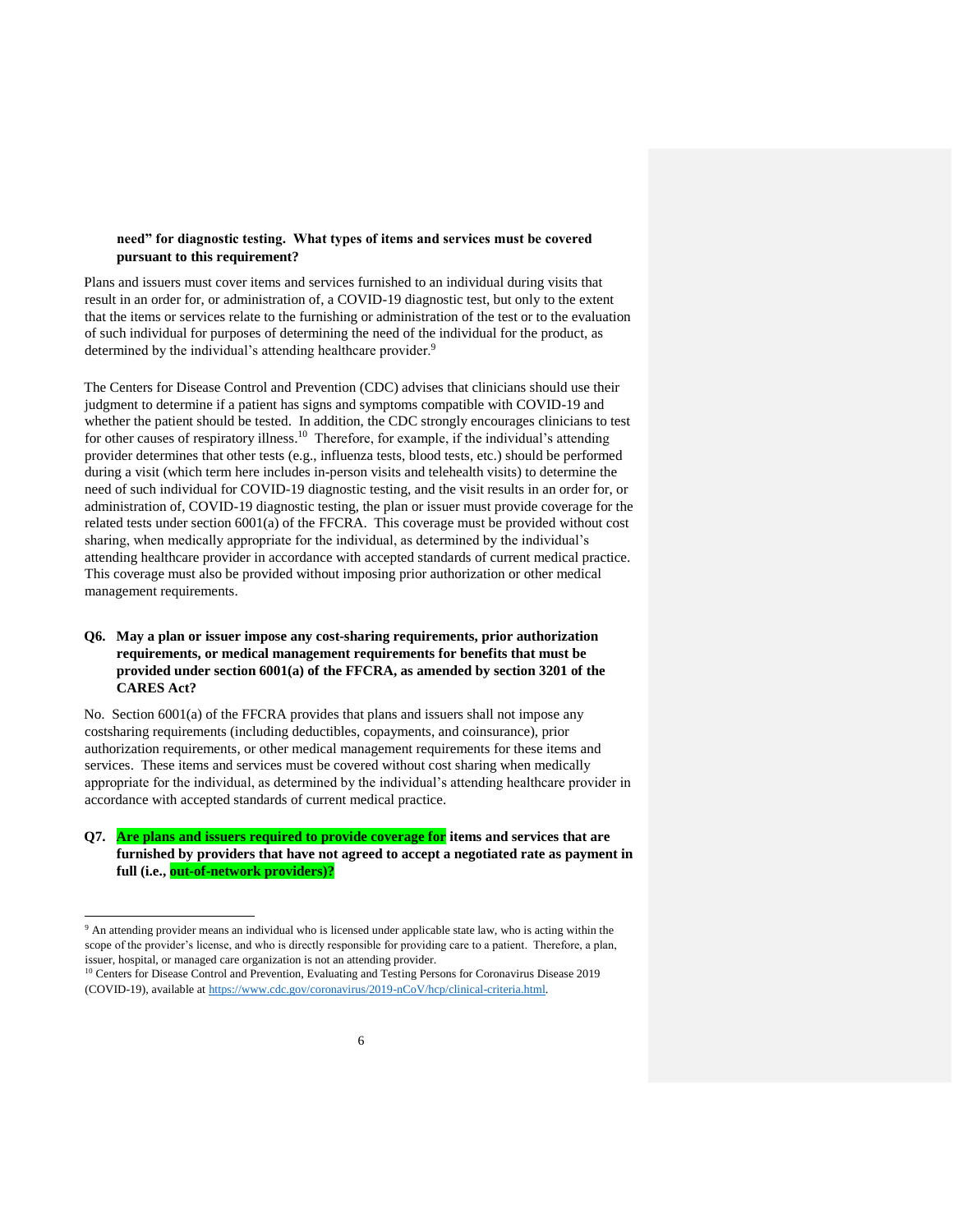Yes. Section 3202(a) of the CARES Act provides that a plan or issuer providing coverage of items and services described in section 6001(a) of the FFCRA shall reimburse the provider of the diagnostic testing as follows:

- 1. If the plan or issuer has a negotiated rate with such provider in effect before the public health emergency declared under section 319 of the PHS Act, such negotiated rate shall apply throughout the period of such declaration.
- 2. If the plan or issuer does not have a negotiated rate with such provider, the plan or issuer shall reimburse the provider in an amount that equals the cash price for such service as listed by the provider on a public internet website, or the plan or issuer may negotiate a rate with the provider for less than such cash price.

Section 3202(b) of the CARES Act also requires providers of diagnostic tests for COVID-19 to make public the cash price of a COVID-19 diagnostic test on the provider's public internet website. Section 3202(b) of the CARES Act also grants the Secretary of HHS authority to impose civil monetary penalties on any provider that does not comply with this requirement and has not completed a corrective action plan, in an amount not to exceed \$300 per day that the violation is ongoing. $11$ 

**Q8. Section 6001(a)(2) of the FFCRA requires plans and issuers to provide benefits for certain items and services that are furnished during healthcare provider office visits, which include in-person and telehealth visits, as well as visits to urgent care centers and emergency rooms. Under what circumstances are items or services considered to be furnished during a visit?** 

The Departments construe the term "visit" in section  $6001(a)(2)$  of the FFCRA broadly to include both traditional and non-traditional care settings in which a COVID-19 diagnostic test described in section  $6001(a)(1)$  of the FFCRA is ordered or administered, including COVID-19 drive-through screening and testing sites where licensed healthcare providers are administering COVID-19 diagnostic testing. Therefore, the items and services described in section 6001(a) of the FFCRA, as amended by section 3201 of the CARES Act, must be covered when furnished in non-traditional settings, as well as when provided in traditional settings.

**Q9. In light of the COVID-19 public health emergency, will the Departments permit plans and issuers to amend the terms of a plan or coverage to add benefits, or reduce or eliminate cost sharing, for the diagnosis and treatment of COVID-19 prior to satisfying any applicable notice of modification requirements and without regard to otherwise applicable restrictions on mid-year changes to health insurance coverage in the group and individual markets?** 

Yes. Section 2715(d)(4) of the PHS Act and final rules issued by the Departments regarding the Summary of Benefits and Coverage (SBC) provide that if a plan or issuer makes a material

 $\overline{a}$ 

**Commented [CM2]:** Flag this for our members

 $11$  Section 3202(b)(2) of the CARES Act.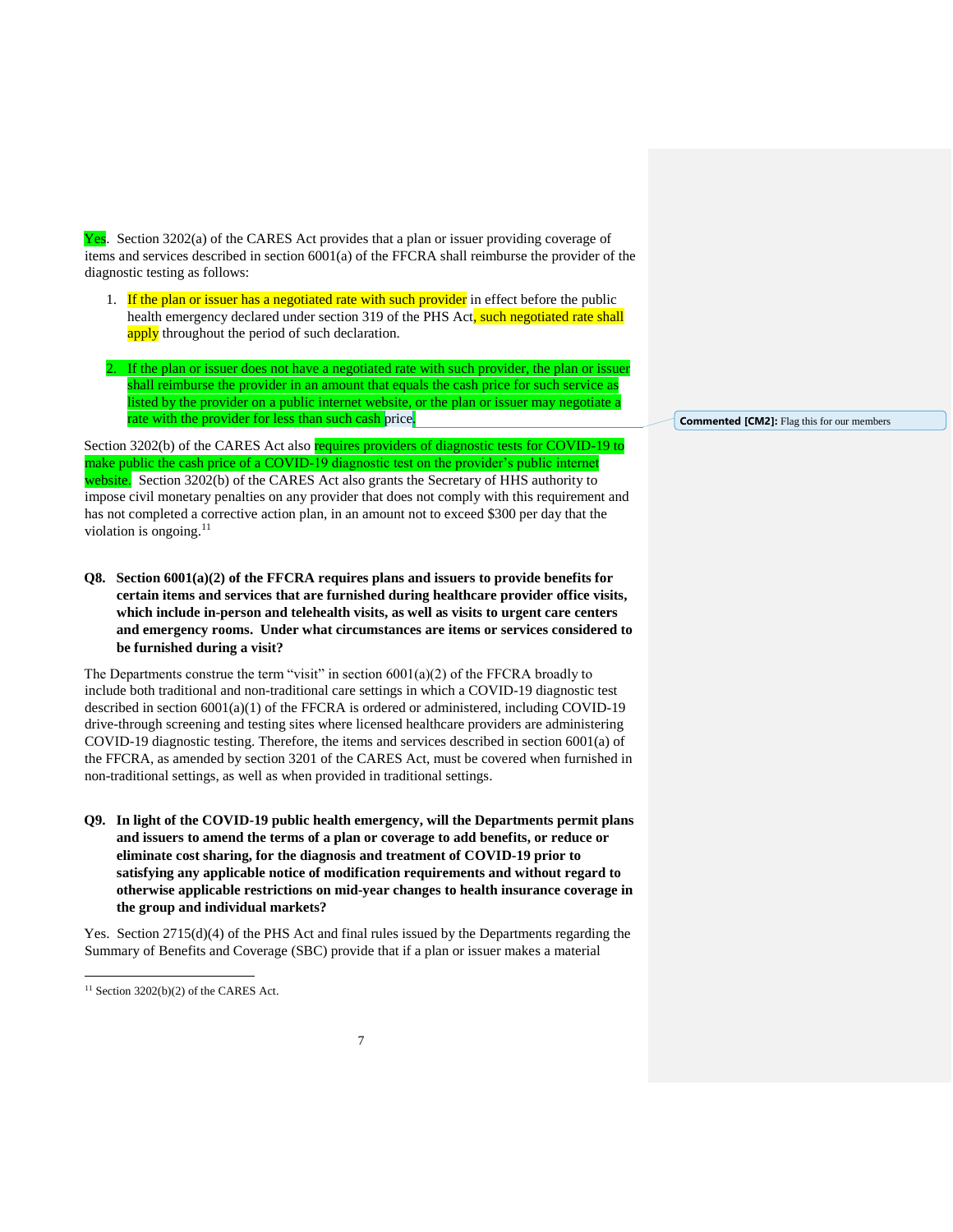modification (as defined under section 102 of ERISA) in any of the terms of the plan or coverage that would affect the content of the SBC that is not reflected in the most recently provided SBC, and that occurs other than in connection with a renewal or reissuance of coverage, the plan or issuer must provide notice of the modification to enrollees not later than 60 days prior to the date on which the modification will become effective.<sup>12</sup> However, to help facilitate the nation's response to COVID-19, the Departments will not take enforcement action against any plan or issuer that makes such modification to provide greater coverage related to the diagnosis and/or treatment of COVID-19, without providing at least 60 days advance notice. Plans and issuers must provide notice of the changes as soon as reasonably practicable.<sup>13</sup> HHS encourages states to take a similar approach and will not consider a state to have failed to substantially enforce section 2715(d)(4) of the PHS Act if it takes such an approach.

Additionally, issuers are generally not permitted to modify the health insurance coverage for a product mid-year under section 2703 of the PHS Act and 45 CFR 147.106, subject to certain exceptions. However, HHS will not take enforcement action against any health insurance issuer that changes the benefits or cost-sharing structure of its plans mid-year to provide increased coverage for services related to the diagnosis and/or treatment of COVID-19. HHS encourages states to take a similar approach, and will not consider a state to have failed to substantially enforce section 2703 of the PHS Act if it takes such an approach.

These non-enforcement policies will apply with respect to changes made during the period during which a public health emergency declaration under section 319 of the PHS Act related to COVID-19 or a national emergency declaration under the National Emergencies Act,<sup>14</sup> related to COVID-19 is in effect.<sup>15</sup> Although enforcement relief is being provided during this period for the *advance* notice requirements of section 2715(d)(4) of the PHS Act, to the extent a plan or issuer maintains any such changes beyond the emergency period, plans and issuers must comply with all other applicable requirements to update plan documents or terms of coverage.

The Departments would continue to take enforcement action against any health insurance issuer or plan that attempts to limit or eliminate other benefits, or to increase cost-sharing, to offset the costs of increasing the generosity of benefits related to the diagnosis and/or treatment of COVID19.

 $\overline{a}$ 

<sup>15</sup> On January 31, 2020, HHS Secretary Alex M. Azar II declared that as of January 27, 2020, a public health emergency exists nationwide as the result of the 2019 novel coronavirus (now known as Coronavirus Disease 2019 or COVID-19). See Determination of the HHS Secretary that a Public Health Emergency Exists, [https://www.phe.gov/emergency/news/healthactions/phe/Pages/2019-nCoV.aspx.](https://www.phe.gov/emergency/news/healthactions/phe/Pages/2019-nCoV.aspx) On March 13, 2020, the President declared that the outbreak of COVID-19 in the United States constitutes a national emergency beginning March 1, 2020. See Proclamation on Declaring a National Emergency Concerning the Novel Coronavirus Disease (COVID19) Outbreak, issued March 13, 2020, available at [https://www.whitehouse.gov/presidential](https://www.whitehouse.gov/presidential-actions/proclamation-declaring-national-emergency-concerning-novel-coronavirus-disease-covid-19-outbreak/)[actions/proclamationdeclaring-national-emergency-concerning-novel-coronavirus-disease-covid-19-outbreak/.](https://www.whitehouse.gov/presidential-actions/proclamation-declaring-national-emergency-concerning-novel-coronavirus-disease-covid-19-outbreak/)

<sup>12</sup> 26 CFR 54.9815-2715(b); 29 CFR 2590.715-2715(b); 45 CFR 147.200(b).

<sup>&</sup>lt;sup>13</sup> The Departments note that plans and issuers may either provide an updated SBC reflecting the modification or provide a separate notice describing the material modifications. See 77 Fed. Reg. 8668, 8677 (Feb. 14, 2012). <sup>14</sup> 50 U.S.C. § 1601, *et seq.*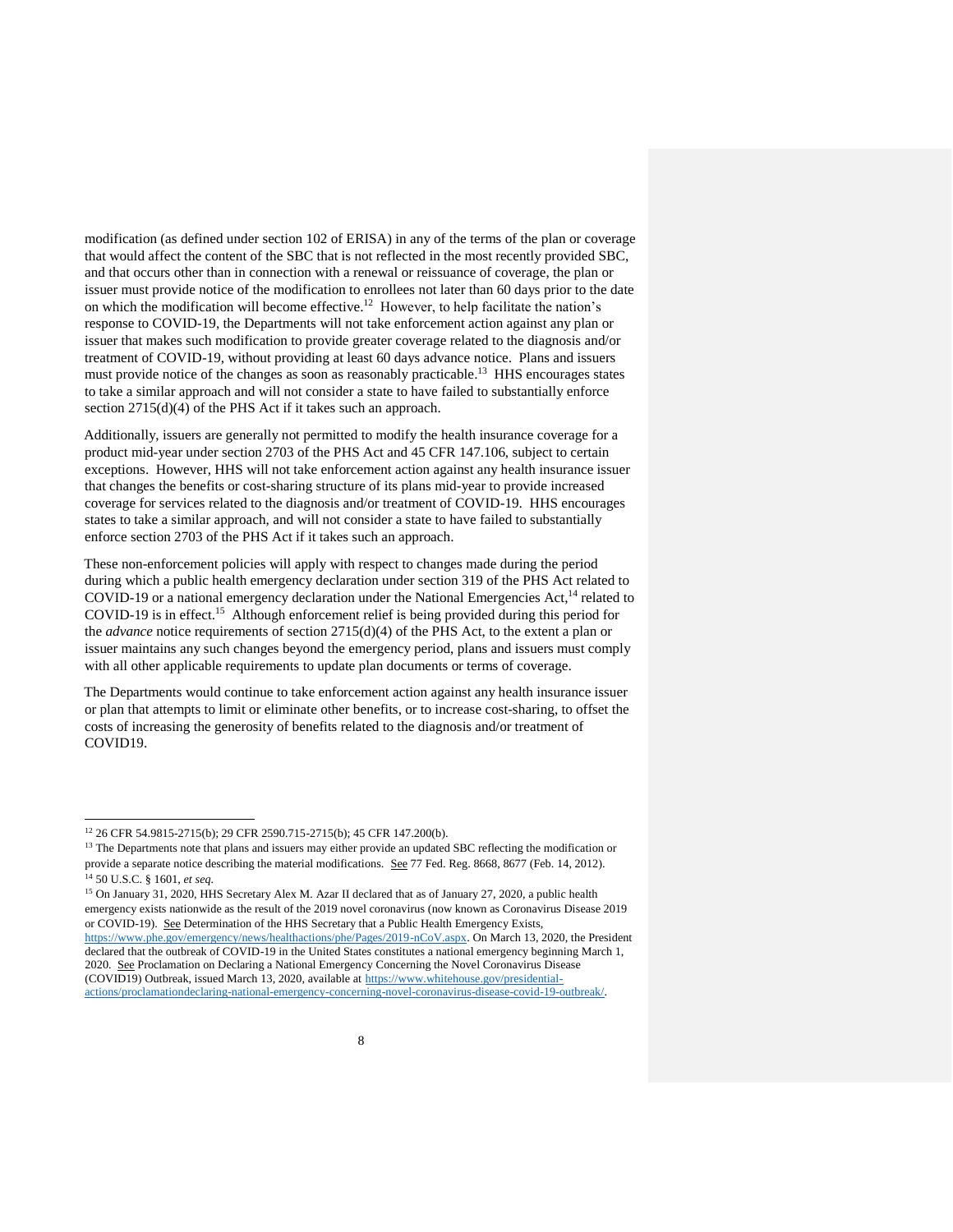**Q10. May states impose additional requirements on health insurance issuers to respond to the COVID-19 public health emergency?**

Yes. Nothing in the FFCRA prevents a state from imposing additional standards or requirements on health insurance issuers with respect to the diagnosis or treatment of COVID-19, to the extent that such standards or requirements do not prevent the application of a federal requirement.

#### **Excepted Benefits**

Sections 2722 and 2763 of the PHS Act, section 732 of ERISA, and section 9831 of the Code provide that the respective requirements of title XXVII of the PHS Act, part 7 of ERISA, and Chapter 100 of the Code generally do not apply to the provision of certain types of benefits, known as "excepted benefits." Excepted benefits are described in section 2791(c) of the PHS Act, section 733(c) of ERISA, and section 9832(c) of the Code. The parallel statutory provisions establish four categories of excepted benefits, of which only the first and second are relevant here. The first category, under section  $2791(c)(1)$  of the PHS Act, section  $733(c)(1)$  of ERISA, and section 9832(c)(1) of the Code, includes benefits that are generally not health coverage, including on-site medical clinics. The benefits in this category are excepted in all circumstances. The second category of excepted benefits is limited excepted benefits, which may include limited scope vision or dental benefits, and benefits for long-term care, nursing home care, home healthcare, or community-based care. The benefits in this category are excepted only if certain conditions are met. Section 2791(c)(2)(C) of the PHS Act, section 733(c)(2)(C) of ERISA, and section 9832(c)(2)(C) of the Code authorize the Secretaries of HHS, Labor, and the Treasury (collectively, the Secretaries) to issue regulations establishing other, similar limited benefits as excepted benefits. The Secretaries exercised this authority previously with respect to certain employee assistance programs (EAPs).<sup>16</sup> Under the Departments' final regulations, EAPs are excepted if they satisfy all of the following requirements<sup>17</sup>:

- (A) The EAP does not provide significant benefits in the nature of medical care. For this purpose, the amount, scope and duration of covered services are taken into account.
- (B) The benefits under the EAP are not coordinated with benefits under another group health plan:

(1) Participants in the other group health plan must not be required to use and exhaust benefits under the EAP (making the EAP a gatekeeper) before an individual is eligible for benefits under the other group health plan; and

(2) Participant eligibility for benefits under the EAP must not be dependent on participation in another group health plan.

<sup>16</sup> 79 Fed. Reg. 59130 (Oct. 1, 2014).

<sup>17</sup> 26 CFR 54.9831-1(c)(3)(vi); 29 CFR 2590.732(c)(3)(vi); 45 CFR 146.145(b)(3)(vi).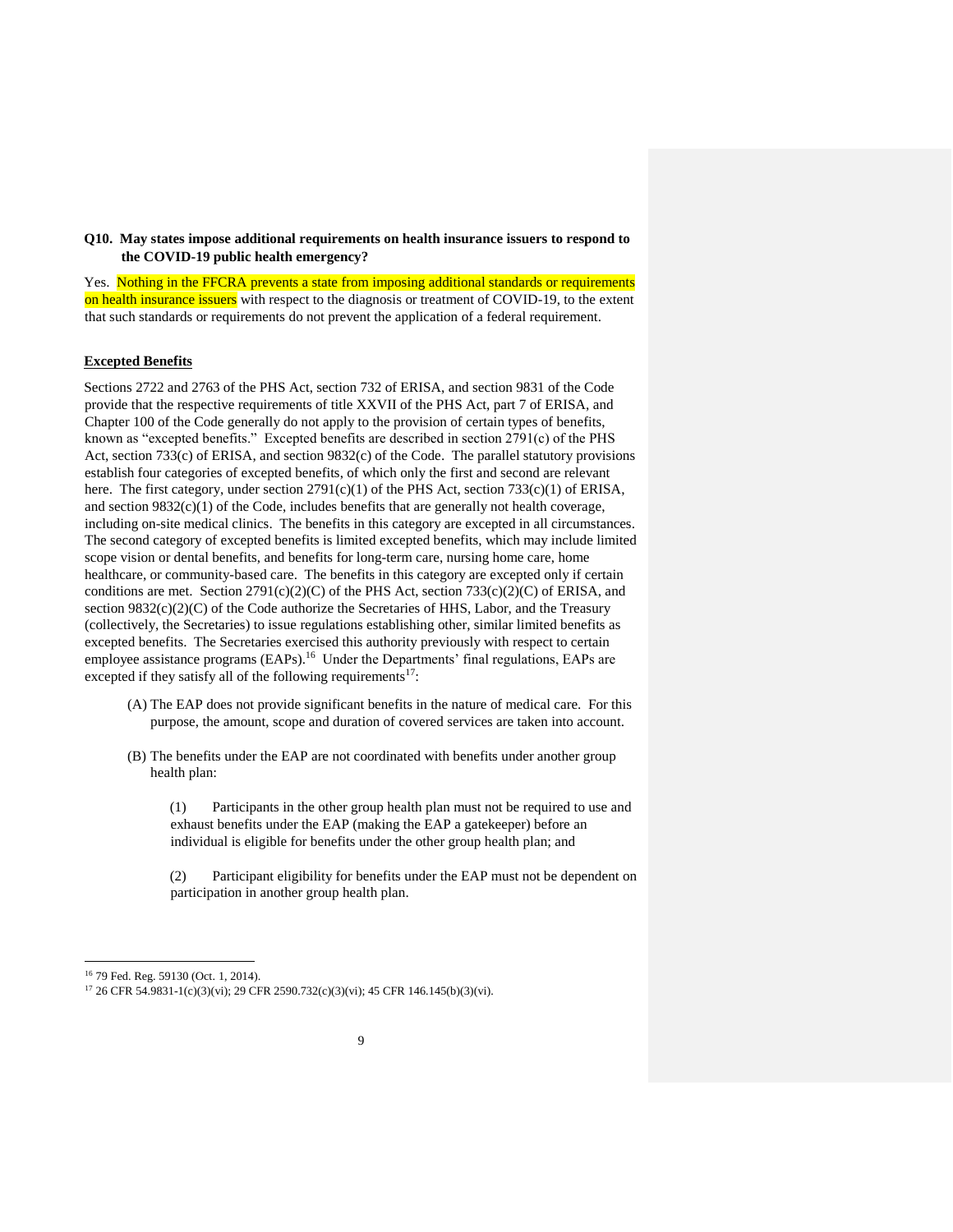- (C) No employee premiums or contributions are required as a condition of participation in the EAP.
- (D) There is no cost sharing under the EAP.

# **Q11. May an employer offer benefits for diagnosis and testing for COVID-19 under an EAP that constitute an excepted benefit?**

Yes. The Departments' final regulations provide that for the purpose of determining whether an EAP provides benefits that are significant in the nature of medical care, the amount, scope, and duration of covered services are taken into account.<sup>18</sup> An EAP will not be considered to provide benefits that are significant in the nature of medical care solely because it offers benefits for diagnosis and testing for COVID-19 while a public health emergency declaration under section 319 of the PHS Act related to COVID-19 or a national emergency declaration under the National Emergencies Act,<sup>19</sup> related to COVID-19 is in effect.

#### **Q12. May an employer offer benefits for diagnosis and testing for COVID-19 at an on-site medical clinic that constitute an excepted benefit?**

Yes. Coverage of on-site medical clinics is an excepted benefit in all circumstances.<sup>20</sup>

#### **Telehealth and Other Remote Care Services**

# **Q13. How can plans and issuers use telehealth and other remote care services to mitigate the impact of the COVID-19 public health emergency?**

The widespread availability and use of telehealth and other remote care services are vital to combat the COVID-19 public health emergency. By using these services, patients are able to seek treatment from a healthcare professional in their home, without having to go to a medical office or hospital, helping minimize the risk of exposure to and community spread of COVID-19. The Departments recognize that many plans and issuers are currently offering benefits for telehealth and/or other remote care services in some form. Many states have encouraged issuers to cover robust telehealth and other remote care services without cost sharing, and many plans and issuers have taken steps to promote the use of these services by providing expanded access to them without cost sharing. The Departments strongly encourage all plans and issuers to promote the use of telehealth and other remote care services, including by notifying consumers of their availability, by ensuring access to a robust suite of telehealth and other remote care services, including mental health and substance use disorder services, and by **covering telehealth** and other remote care services without cost sharing or other medical management requirements. Section 3701 of the CARES Act amends the laws applicable to high deductible health plans (HDHPs) and Health Savings Accounts (HSAs) to provide flexibility with respect to telehealth

<sup>18</sup> 26 CFR 54.9831-1(c)(3)(vi); 29 CFR 2590.732(c)(3)(vi); 45 CFR 146.145(b)(3)(vi).

<sup>19</sup> 50 U.S.C. § 1601 *et seq.*

<sup>20</sup> Section 9831(b) of the Code, section 732(b) of ERISA, and section 2722(b) of the PHS Act.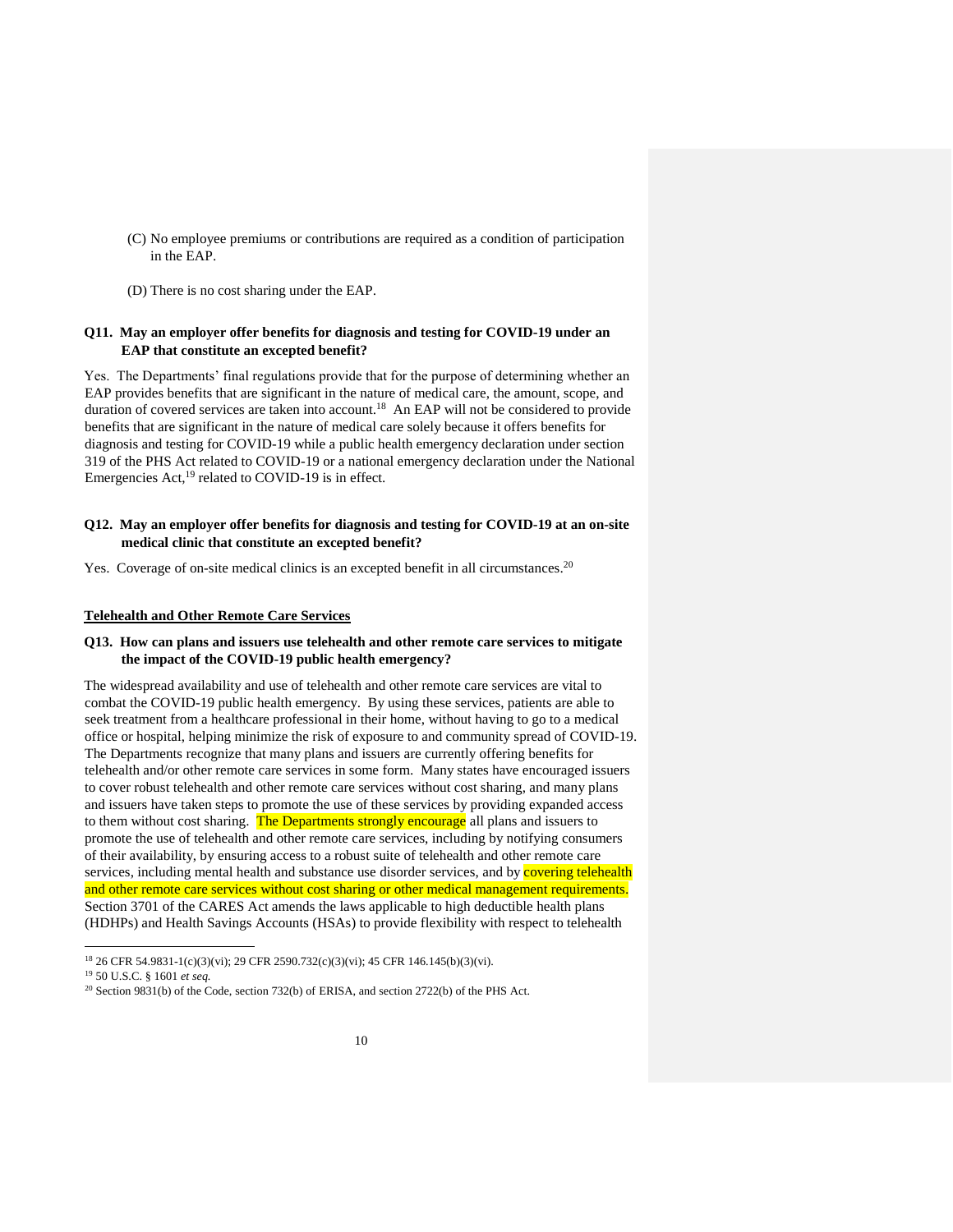and other remote care services. Specifically, section 3701 of the CARES Act amends section 223(c) of the Code to provide a temporary safe harbor for providing coverage for telehealth and other remote care services. As added by section 3701 of the CARES Act, section  $223(c)(2)(E)$  of the Code allows HSA-eligible HDHPs to cover telehealth and other remote care services without a deductible or with a deductible below the minimum annual deductible otherwise required by section  $223(c)(2)(A)$  of the Code. Section 3701 also amends section  $223(c)(1)(B)(ii)$  of the Code to include telehealth and other remote care services as categories of coverage that are disregarded for purposes of determining whether an individual who has other health plan coverage in addition to an HDHP is an eligible individual who may make tax-favored contributions to his or her HSA under section 223 of the Code. Thus, an otherwise eligible individual with coverage under an HDHP may also receive coverage for telehealth and other remote care services outside the HDHP and before satisfying the deductible of the HDHP and still contribute to an HSA. The amendments to section 223 of the Code under section 3701 of the CARES Act are effective March 27, 2020, and apply to plan years beginning on or before December 31, 2021. The Departments expect that the flexibilities provided through the amended provisions under section 223 of the Code will increase healthcare access for patients who may have signs or symptoms compatible with COVID-19 and protect other individuals from potential exposure. However, the Departments note that the amendments to section 223 of the Code apply generally to coverage for healthcare provided through telehealth and other remote care services and are not limited to coverage for COVID-19-related telehealth and other remote care services.

The Departments also encourage states to support efforts to increase access to telehealth and other remote care services. In particular, the Departments urge states to consider whether state licensing laws could be relaxed during the period in which a public health emergency declaration under section 319 of the PHS Act related to COVID-19 or a national emergency declaration under the National Emergencies Act, 50 U.S.C. section, 1601 *et seq*., related to COVID-19 is in effect, to enable more in-state and out-of-state providers to offer telehealth and other remote care services in the state.

**Q14. In light of the public health emergency posed by COVID-19, will the Departments allow plans and issuers to add benefits, or reduce or eliminate cost sharing, for telehealth and other remote care services prior to satisfying any applicable notice of modification requirements and without regard to restrictions on mid-year changes to provide coverage for telehealth services?** 

Yes. The Departments will apply the same non-enforcement policies described in Q8 to situations where a plan or issuer adds benefits, or reduces or eliminates cost sharing, for telehealth and other remote care services. These non-enforcement policies will apply with respect to changes made for the period during which a public health emergency declaration under section 319 of the PHS Act related to COVID-19 or a national emergency declaration under the National Emergencies  $Act<sub>1</sub><sup>21</sup>$  related to COVID-19 is in effect. Plans and issuers must provide notice of the changes as soon as reasonably practicable. Although enforcement relief is being provided for the *advance* notice requirements of section 2715(d)(4) of the PHS Act, to the extent

 $\overline{a}$ 

**Commented [CM3]:** CARES allows HDHP to cover TH w/o a deductible, but does not require them to do so.

<sup>21</sup> 50 U.S.C. § 1601 *et seq.*